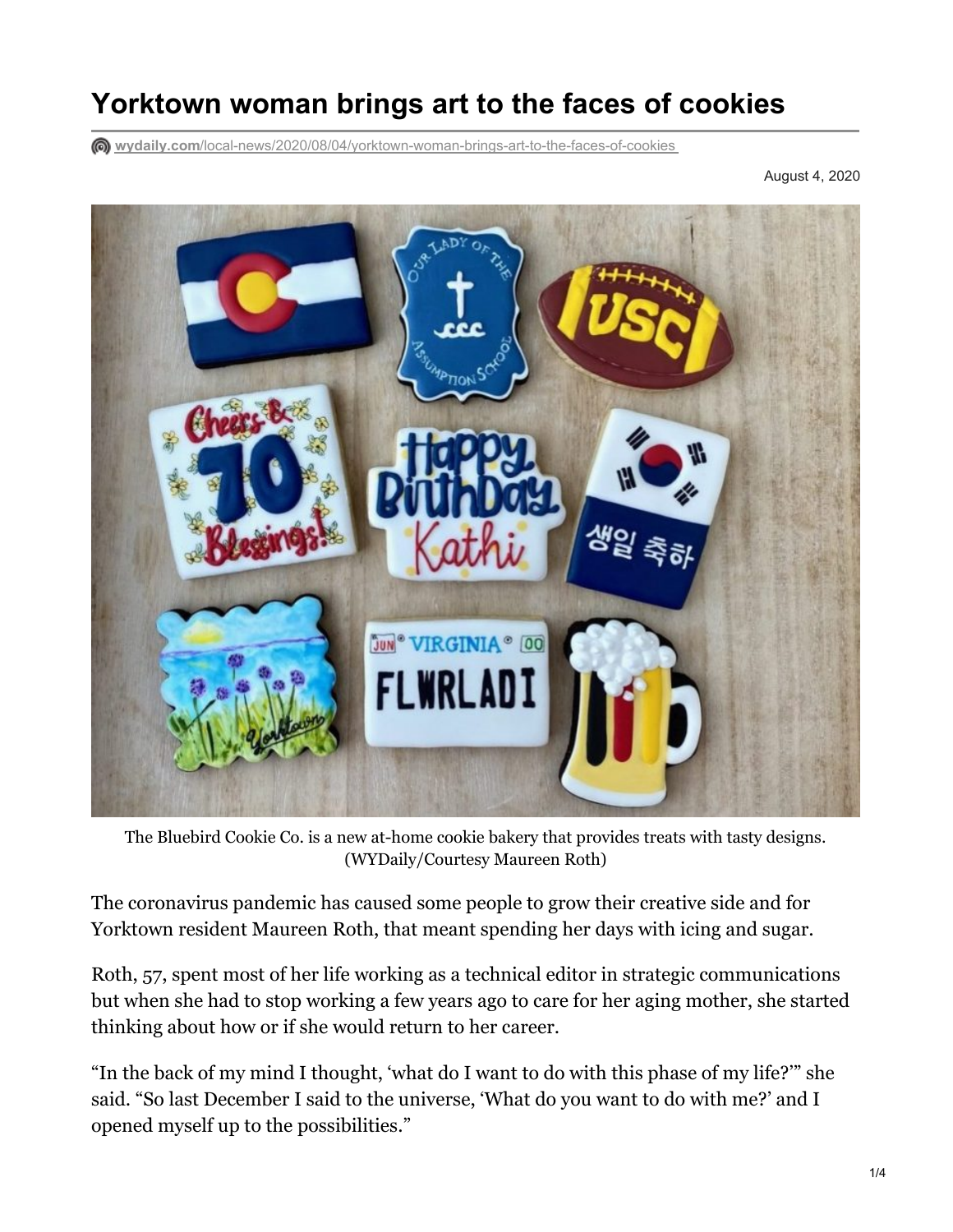It was around that time when Roth was scrolling through social media and started to see photos and videos about cookies. Very quickly she became immersed in the world of cookie decoration and found an online "cookier" community of thousands.

 Roth already had a creative background through her life hobbies that included baking and painting so she thought she might try cookie decorating, too.

 As the pandemic began to hit the area, she realized it was the perfect time not only to hone her craft but to turn it into a business.

 From her kitchen Roth started baking hundreds of cookies and spent hours practicing the intricate decorations on them. She used a sheet protector to learn how to write with a steady hand in icing and when she ran out of cookies to make, she used a plastic cookie to practice the imaging and coloring.

 Roth said she also connected even more with the cookier community who would send her tips, tricks and encouragement for her new business.

 "The thing about this is that I'm never satisfied," she said. "I always want it to be better, so everyday I try to learn something different than what I knew the day before."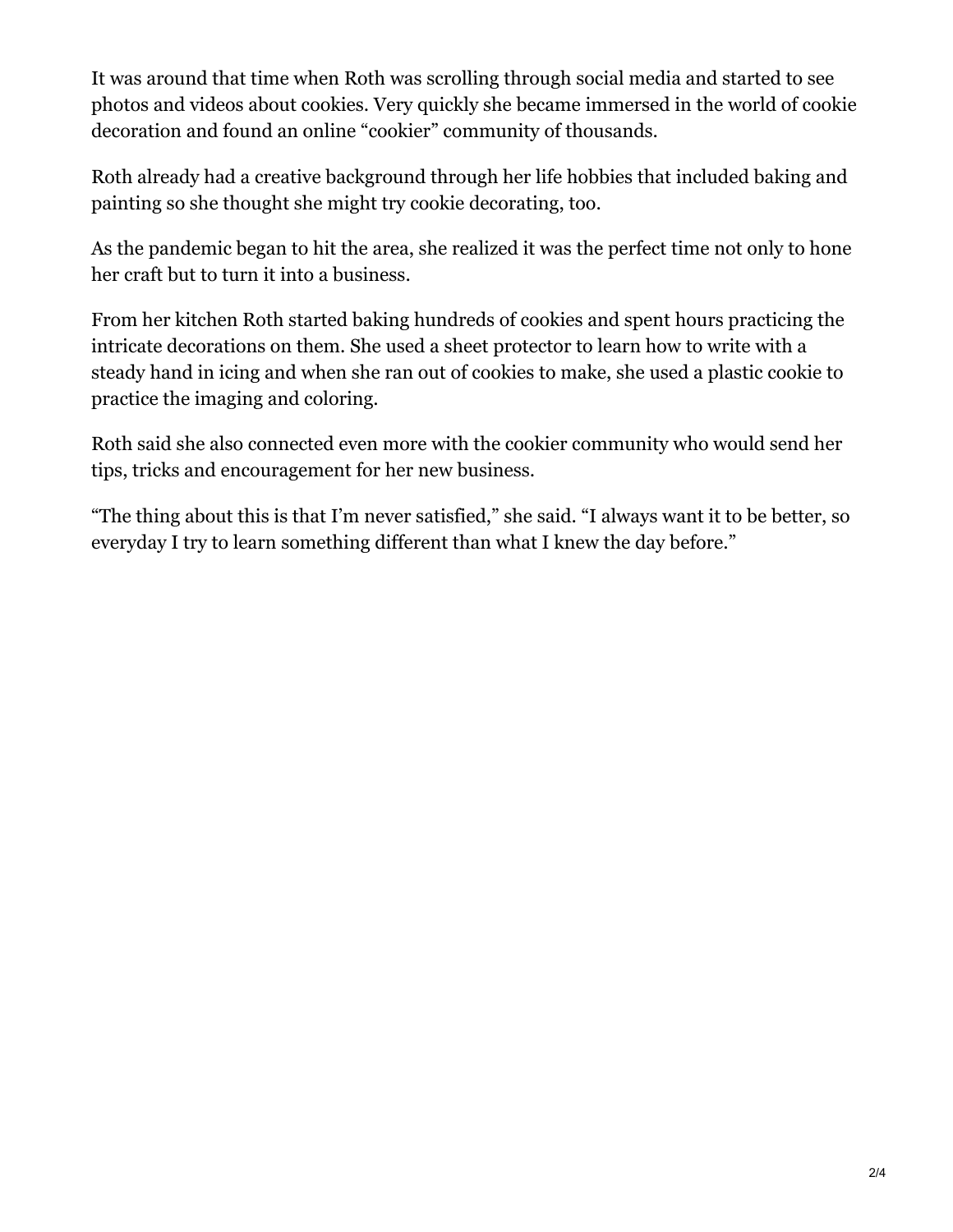

 Maureen Roth spends hours each day perfecting the art on her cookies. (WYDaily/Courtesy Maureen Roth)

 With each new batch of cookies, Roth used her family and friends' feedback to continue to improve. Eventually her support group became her first customers and her biggest fans.

 Roth also used that time to apply for a business license that would allow her to operate her new cookie business out of her home. She said a home business was ideal because she could have more flexible hours while caring for her mother and for the long hours needed to perfect her creations.

 Each batch of cookies is a multiple-step process where Roth lays the first layer of icing, lets it dry, then lays another and another until the cookie is finished. The process can take hours and Roth found herself working late into the night trying to make her cookie designs impeccable.

 "It's the first thing I think of when I wake up and the last thing I think of when I go to bed," she said. "And that's exactly how I want it."